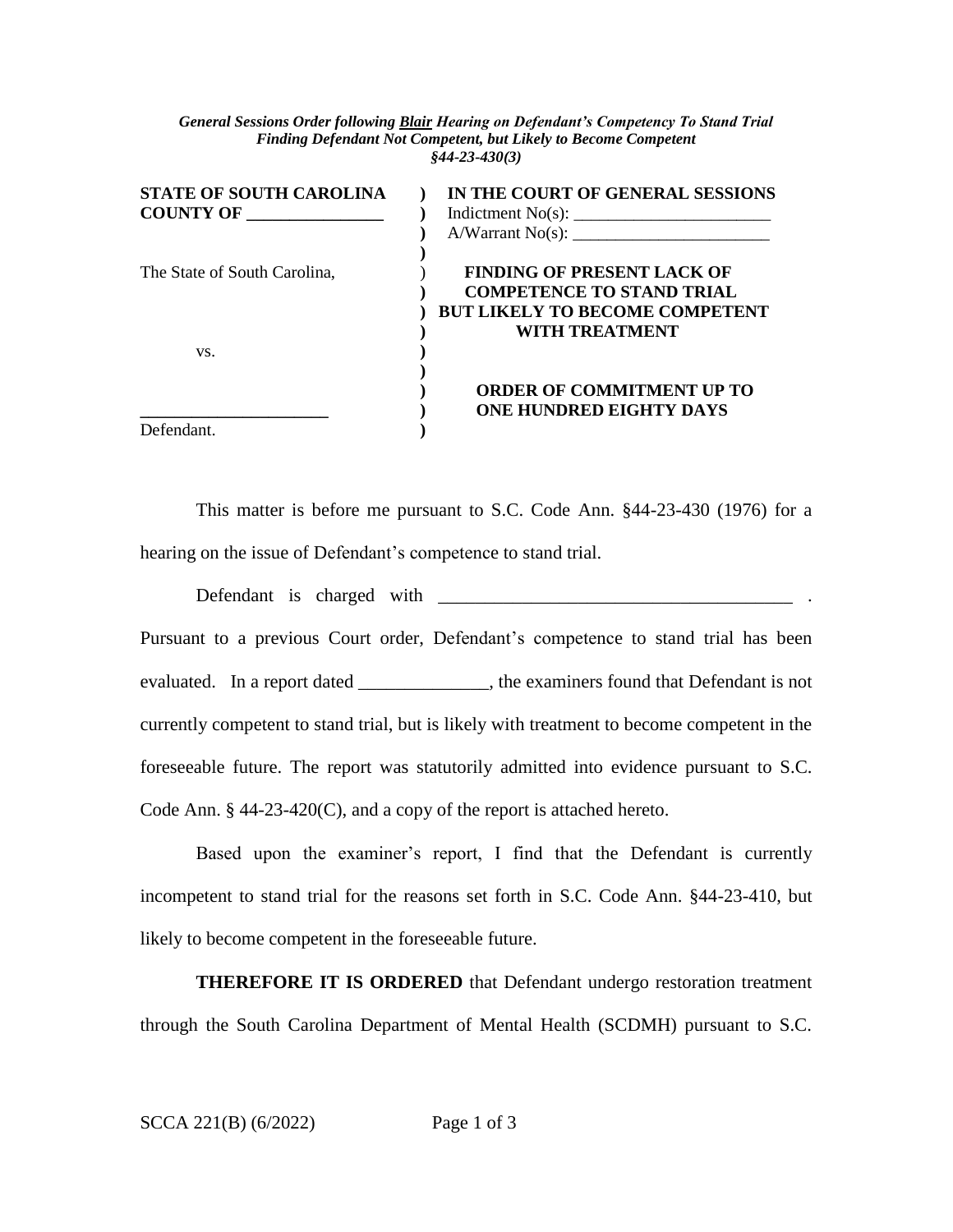Code Ann. §44-23-430(3) for up to one hundred eighty (180) days for observation and treatment in an effort to restore Defendant's competence to stand trial.

## **IT IS FURTHER ORDERED** (choose one):

 $\Box$  The Defendant shall be immediately taken into custody by the Sheriff, and the Sheriff's office is hereby authorized and required to transport Defendant to the facility designated by SCDMH following confirmation that a treatment bed is available.

OR

The Defendant has received an order of bond and is in compliance with the order and therefore shall be released from custody, subject to continued compliance with the conditions of the bond, until notified that a treatment bed is available at the facility designated by SCDMH.

**IT IS FURTHER ORDERED** that examiners shall re-examine Defendant's capacity to stand trial following the period of restoration treatment and subsequently render a report to the Court, Solicitor, and defense counsel. Thereafter, upon motion by a party, this Court shall determine whether Defendant is at that time competent to stand trial, or whether final judicial admission proceedings commenced by the Solicitor pursuant to S. C. Code Ann. § 44-17-510 et. seq. are appropriate. If the Defendant is found to be unfit to stand trial following the period of restoration treatment, the Solicitor shall initiate judicial admission proceedings within fourteen (14) business days.

## **FILING, SERVICE, AND TRANSMITTAL OF THIS ORDER.** It is the

responsibility of the Solicitor to file and serve this order as outlined herein. After being signed by the Court, the original order must be immediately filed with the Clerk of Court and a certified copy served upon the opposing party. Further, **within five (5) business** 

SCCA 221(B) (6/2022) Page 2 of 3